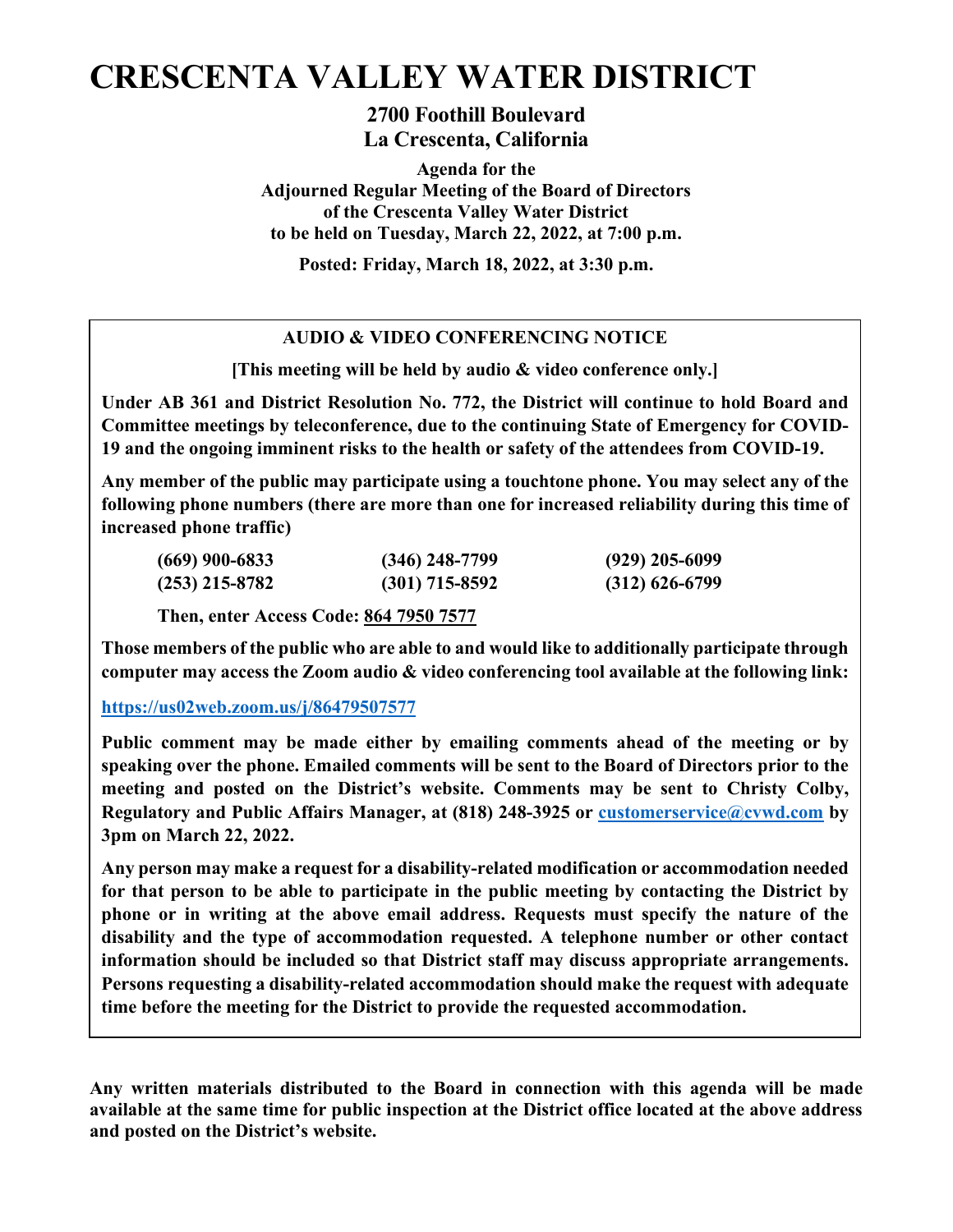#### **Call to Order and Determination of Quorum**

#### **Pledge of Allegiance**

#### **Adoption of Agenda**

#### **Public Comments**

**At this time, the public shall have an opportunity to comment on any non-agenda item relevant to the subject matter jurisdiction of the Board. This opportunity is non-transferable, and speakers are limited to one three-minute (3) comment. Under the provisions of the Brown Act, the Board is prohibited from taking action on items not listed on the agenda, except under certain circumstances.**

#### **Foothill Municipal Water District Report**

1. Report on activities at Foothill Municipal Water District.

#### **Consent Calendar**

- 1. Consideration and approval of the Minutes of the Regular Board Meeting on March 8, 2022.
- 2. Ratification of Disbursements for February 2022.
- 3. Consideration and approval for the continuation of remote meetings.

#### **Action Calendar**

The public shall have an opportunity to comment on any action item as each item is considered by the Board. This opportunity is non-transferable, and speakers are limited to one two-minute (2) comment.

- 1. **Public Hearing** Consideration of an Ordinance to adjust compensation and compensated meeting limits for member of the Board of Directors.
- 2. **Director Compensation and Compensated Meeting Limits** Consideration and motion to adopt an Ordinance to adjust Director compensation and compensated meeting limits.
- 3. **Policy and Procedures for Commercial Facilities Located on District Properties** Consideration and motion to adopt Appendix I pertaining to the Policy and Procedures for Commercial Communications Facilities on District properties to the District's Rules and Regulations.
- 4. **Arrearages Program** Discussion on the recovery of delinquent bills through the State's Arrearages Payment Program.

#### **Information Items**

#### **Written Communications to District/Board of Directors**

#### **General Manager's Report**

#### **Attorney Report**